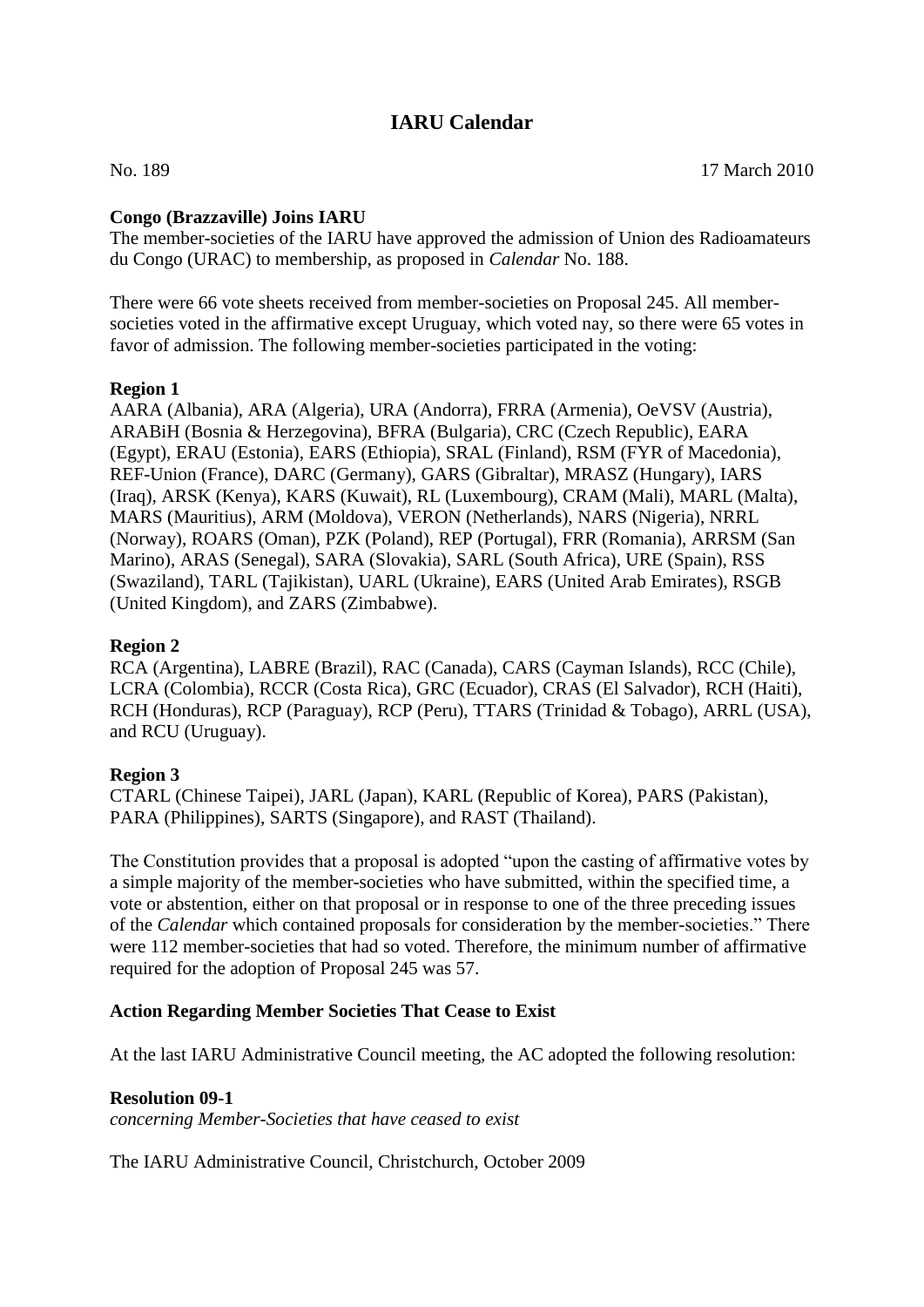*Recognising* that in fact a Member-Society may cease to exist, and

*Noting* that the Constitution and Bylaws of the IARU have provisions relating to the termination of membership and the suspension of the rights of a Member-Society, and

*Acknowledging* that the application of such provisions to a non-existent organisation is inappropriate, but

*Recognising* that the verification of the fact that a Member-Society has ceased to exist may be uncertain,

#### *Resolves*

1. That if for a period of not less than 5 years

 (a) There is no address or other means known to either the IS or the relevant regional organisation by which communication may be made with a Member-Society,

 (b) There has been no communication from any person purporting to represent that Member-Society, and

 (c) There is no other evidence of the continued existence of that Member-Society.

2. At the request of the relevant regional organisation the AC may thereafter publish in the *Calendar* a notice setting out its belief that the particular Member-Society has ceased to exist, and calling for the submission of any evidence to the contrary within 180 days of the publication of the *Calendar*.

3. If no such evidence is submitted within 180 days of the publication of the *Calendar*, then that Member-Society shall be deemed to no longer exist from that date and thereafter any association of radio amateurs claiming to represent that country or separate territory shall be required to apply for membership in accordance with the IARU Constitution and Bylaws.

In accordance with this procedure, the IARU Administrative Council believes the following societies have ceased to exist: **Papua New Guinea (PNGARS), French Polynesia (CORA) and Burma (BARTS).** To be considered, **e**vidence to the contrary must be submitted to the IARU Secretary no later than **Monday, 13 September 2010.**

#### **Reinstatement of Radio Club of Paraguay**

At the request of the Region 2 Executive Committee, the IARU Administrative Council reinstated the Radio Club of Paraguay (RCP) to full IARU membership status. Region 2 had previously requested that the Council place the rights of the Radio Club of Paraguay temporarily in abeyance on the grounds of having failed to meet their financial obligations.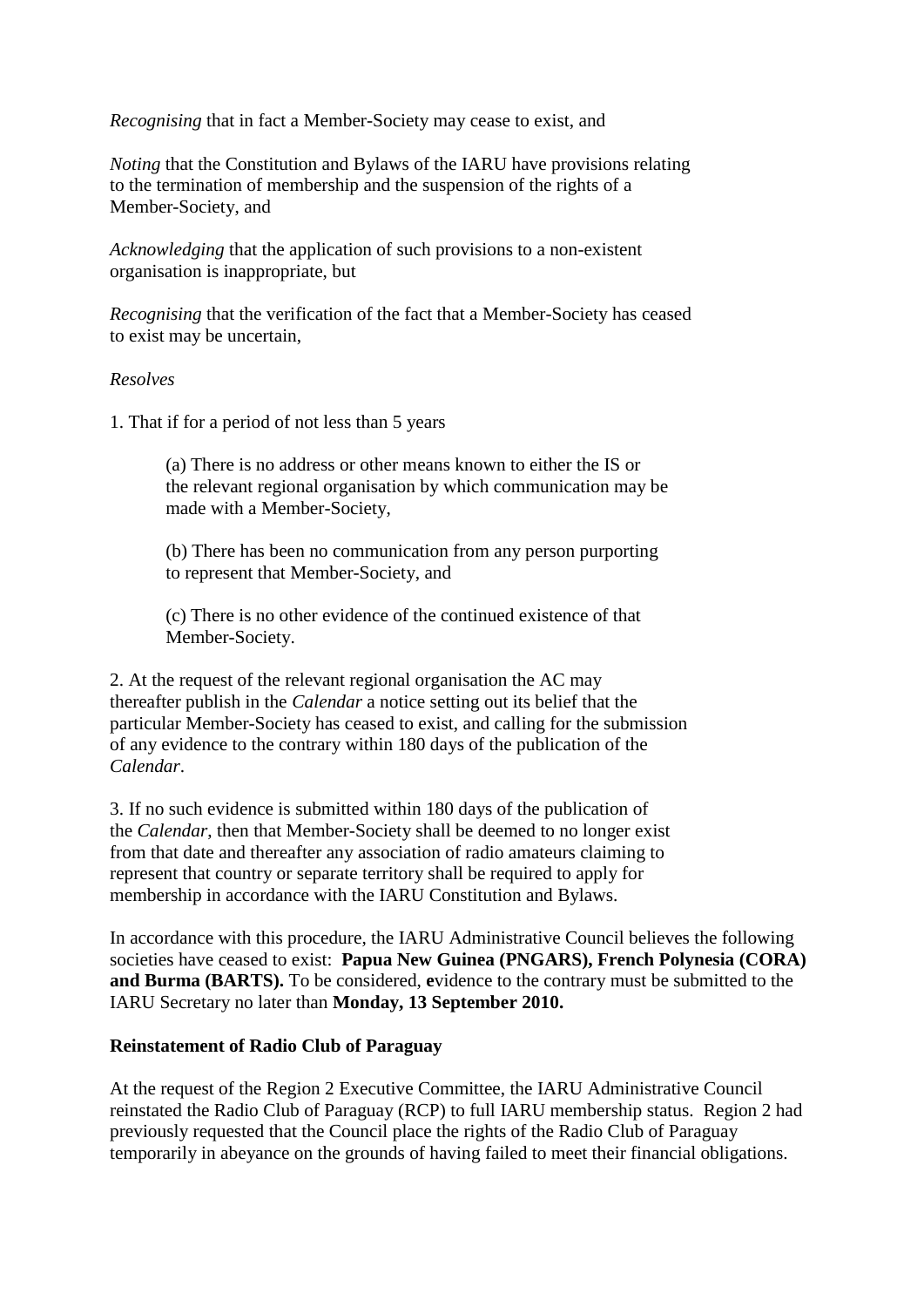# **Montenegrin Amateur Radio Pool (MARP) Proposed for IARU Membership**

An application for IARU membership has been received via IARU Region 1 from the Montenegrin Amateur Radio Pool (MARP). The application has been examined by the Region 1 Executive Committee and has been found to satisfy the requirements of the Constitution and Bylaws of the IARU.

Based in Bar, Montenegro, MARP was formally organized on 5 October 2008. There are 31 licensed members of the Society out of a total amateur population of 41.

The officers are:

 President: Ranko Boca 4O3A, email 4o3a@t-com.me Secretary: Dragan Djordjević 4O4A, email yt6y@t-com.me IARU Liaison: Ranko Boca 4O3A, email 4o3a@t-com.me

 The official address of MARP is: MARP Bjelisi BB, 85000 Bar, MONTENEGRO

Email: marp@t-com.me

The General Secretary of MARP has confirmed that the Montenegrin Amateur Radio Pool has the ability to meet its financial obligations as a member of the IARU, is legally able to act in the furtherance of IARU objectives within its country, and will adhere to the Constitutions of both the IARU and IARU Region 1.

Accordingly, in compliance with the Bylaws pertaining to applications for membership the following proposal is presented to member societies for consideration:

## **Proposal No. 246**

The Executive Committee of IARU Region 1 has forwarded to the Administrative Council an application for membership submitted by Montenegrin Amateur Radio Pool (MARP). Region 1 reports that it has examined the application and has found it to be in order. Region 1 has made a favorable finding with regard to the application.

Therefore, in accordance with Bylaw 3, it is proposed that *Montenegrin Amateur Radio Pool (MARP)* be elected to membership.

A vote sheet for Proposal No. 246 is enclosed. The closing date for receipt by the International Secretariat of votes on Proposal 246 is five months after the date of this *Calendar*, or **17 August 2010**. Votes received after this date cannot be counted.

The IARU Constitution requires that a member-society shall cast its vote in writing. Vote sheets must be signed by an authorized official of the member-society. Vote sheets may be returned by any of the following methods:

- 1. By mail addressed to IARU, P.O. Box 310905, Newington CT 06131-0905 USA.
- 2. By fax to +1 860-594-0259.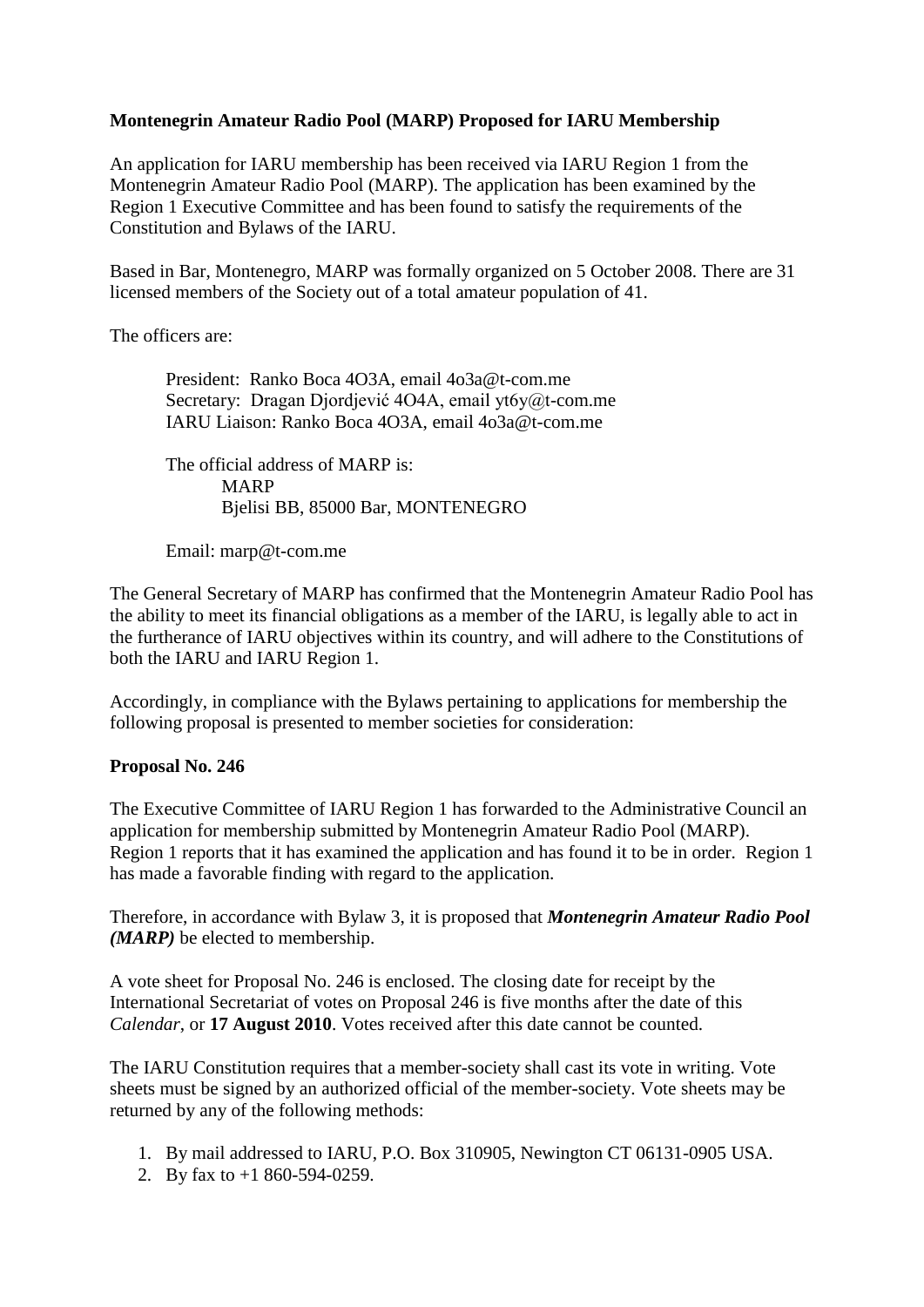3. As a PDF or similar scanned attachment to an email sent to  $iaru@iaru.org$ .

Votes cast by fax or email attachment should be followed up with the original returned by postal mail for confirmation.

#### **Wireless Institute of Australia Celebrates 100 Years**

The Wireless Institute of Australia (WIA) is celebrating 100 years of organized amateur radio in Australia.

On 11 March, 1910 a meeting of like-minded people in the Hotel Australia, Martin Place, Sydney, formed the Institute of Wireless Telegraphy of Australia, and soon after dropped the word 'telegraphy' from its name. Chairman of the founding meeting, George Taylor, proposed "the formation of an institution amongst experimenters and enthusiasts in wireless for their mutual benefit."

A similar organisation was formed in Melbourne - the Amateur Wireless Society of Victoria, on 30 November 1911 at a meeting attended by 50 enthusiasts. In 1913 it changed its name to the Wireless Institute of Victoria, and then became the Wireless Institute of Australia, Victorian Division. Then followed The Wireless Institute of Queensland (1912), the West Australian Radio Club (1913) became the Wireless Institute of Australia, Western Australia Section.

In May 1924 the Institute at a federation meeting held in Melbourne resulted in a nation-wide organisation to represent the experimenters, an outcome that had been desired for some time by the Postmaster General who had responsibility for wireless. Exactly 100 years on from that first meeting in Sydney, the experimenters, now known as radio amateurs, can legitimately celebrate the establishment of their representative organisation, the Wireless Institute of Australia - the oldest such group in the world.

A range of initiatives and activities are to happen in 2010 providing an opportunity for every radio amateur to be involved in what will be a memorable celebration. Special event callsign VK100WIA will be very popular. Make it a personal aim to make contact this station, consider your plan to achieve the WIA Centenary Award and if a club member support its involvement in the celebration. A commemorative logo is now available for use by WIA members on their QSL cards. Want to know more? Full details are available on the WIA website through its homepage at [www.wia.org.au](mailto:www.wia.org.au) and look under the 'WIA Centenary Celebrations' section. It contains a lot of information including activities, the commemorative logo, Centenary Award, the VK100WIA special event callsign -its roster, online log and QSL card - plus a range of affordable centenary merchandise. *Credit - WIA web site*

#### **World Amateur Radio Day 2010**

Each year on 18 April, radio amateurs celebrate World Amateur Radio Day. On that day in 1925 the International Amateur Radio Union (IARU) was founded. In 2010, the theme of the event is "Amateur Radio: Combining communication experience with modern digital techniques."

Amateur radio has truly entered the 21st Century. In less than 100 years amateur radio communications has evolved from crude spark-gap technology to digital signal processing